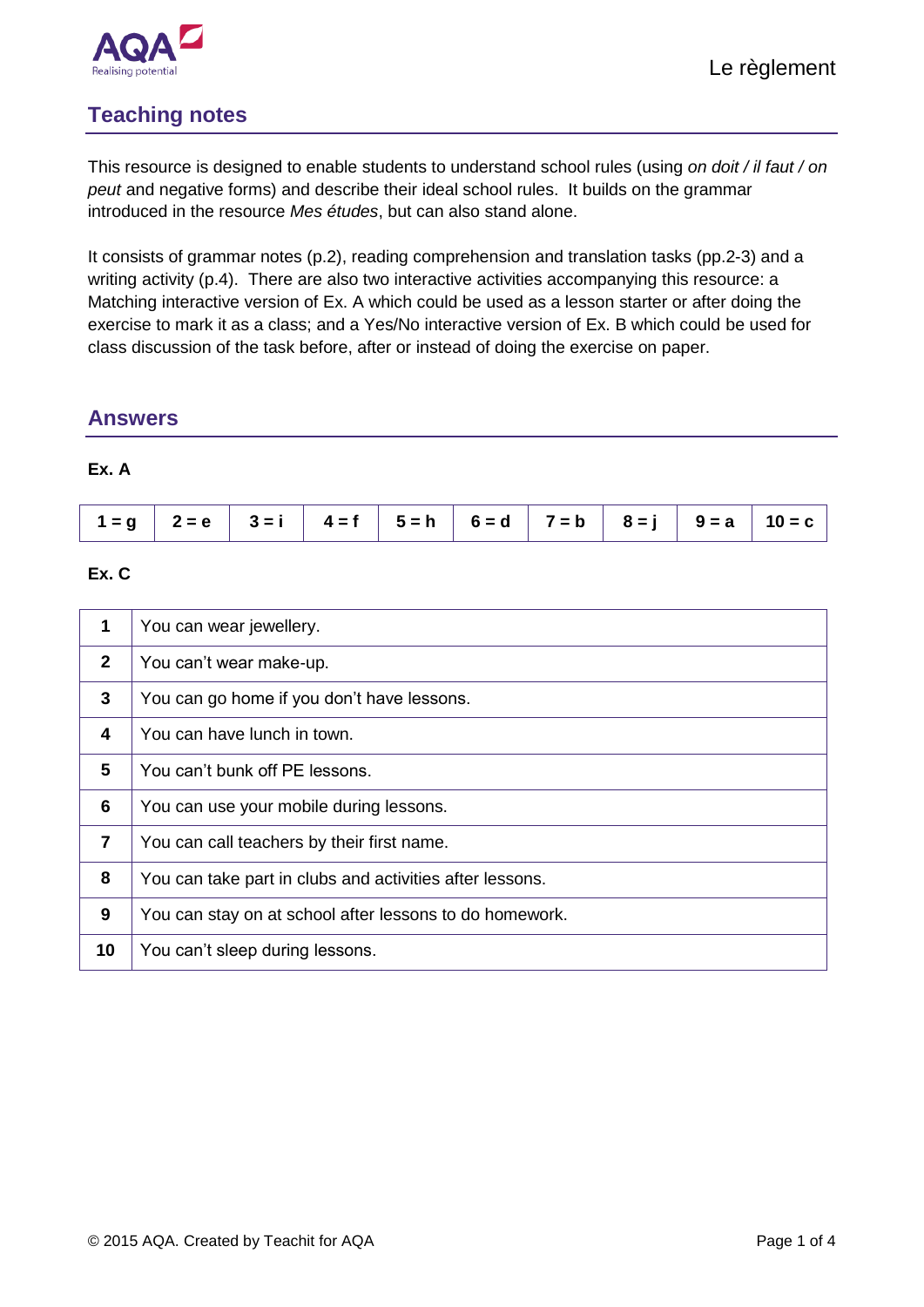## **School rules**

| To describe the rules in your school, use:                                                                   |                                                                                    |
|--------------------------------------------------------------------------------------------------------------|------------------------------------------------------------------------------------|
| On doit + infinitive<br>or<br>Il faut + infinitive                                                           | $=$ We must $+$ infinitive                                                         |
| <b>Example:</b><br>We must wear school uniform.<br>You will also need the negative forms:                    | On doit porter l'uniforme scolaire. / Il faut porter l'uniforme scolaire.          |
| On ne doit pas + infinitive<br>or<br>Il ne faut pas + infinitive                                             | $=$ We mustn't + infinitive                                                        |
| <b>Example:</b><br>We mustn't run in the corridors.<br>To say what you can and can't do at your school, use: | On ne doit pas courir dans les couloirs. / Il ne faut pas courir dans le couloirs. |
| On peut + infinitive<br>On ne peut pas + infinitive                                                          | $=$ We can $+$ infinitive<br>$=$ We can't + infinitive                             |

### **Ex. A: Match the French to the English by completing the answer grid.**

| $1 = q$ | $ 2 =  3 =$ |  | $ 4=$ | $ 5=$ | $  6 =$ | $ 7 =  8 =$ |  | $9 =$ | 10 = |
|---------|-------------|--|-------|-------|---------|-------------|--|-------|------|
|---------|-------------|--|-------|-------|---------|-------------|--|-------|------|

| $\overline{\mathbf{1}}$ | Courir dans les couloirs.                                | a           | Cheat in tests and exams.              |
|-------------------------|----------------------------------------------------------|-------------|----------------------------------------|
| $\overline{2}$          | Écrire des graffitis sur les murs des salles.            | b           | Smoke in the toilets.                  |
| $\mathbf{3}$            | Porter l'uniforme scolaire.                              | C           | Do your homework.                      |
| $\boldsymbol{4}$        | Utiliser son portable pendant les cours.                 | d           | Ask permission to leave the classroom. |
| $5\phantom{1}$          | Manger du chewing-gum.                                   | e           | Write graffiti on classroom walls.     |
| $6\phantom{1}6$         | Demander la permission de quitter la salle<br>de classe. | $\mathbf f$ | Use your mobile phone during lessons.  |
| $\overline{7}$          | Fumer dans les toilettes.                                | g           | Run in the corridors.                  |
| 8                       | Envoyer des menaces à d'autres élèves.                   | h           | Eat chewing gum.                       |
| 9                       | Tricher dans les contrôles et examens.                   |             | Wear your school uniform.              |
| 10                      | Faire les devoirs.                                       |             | Send threats to other pupils.          |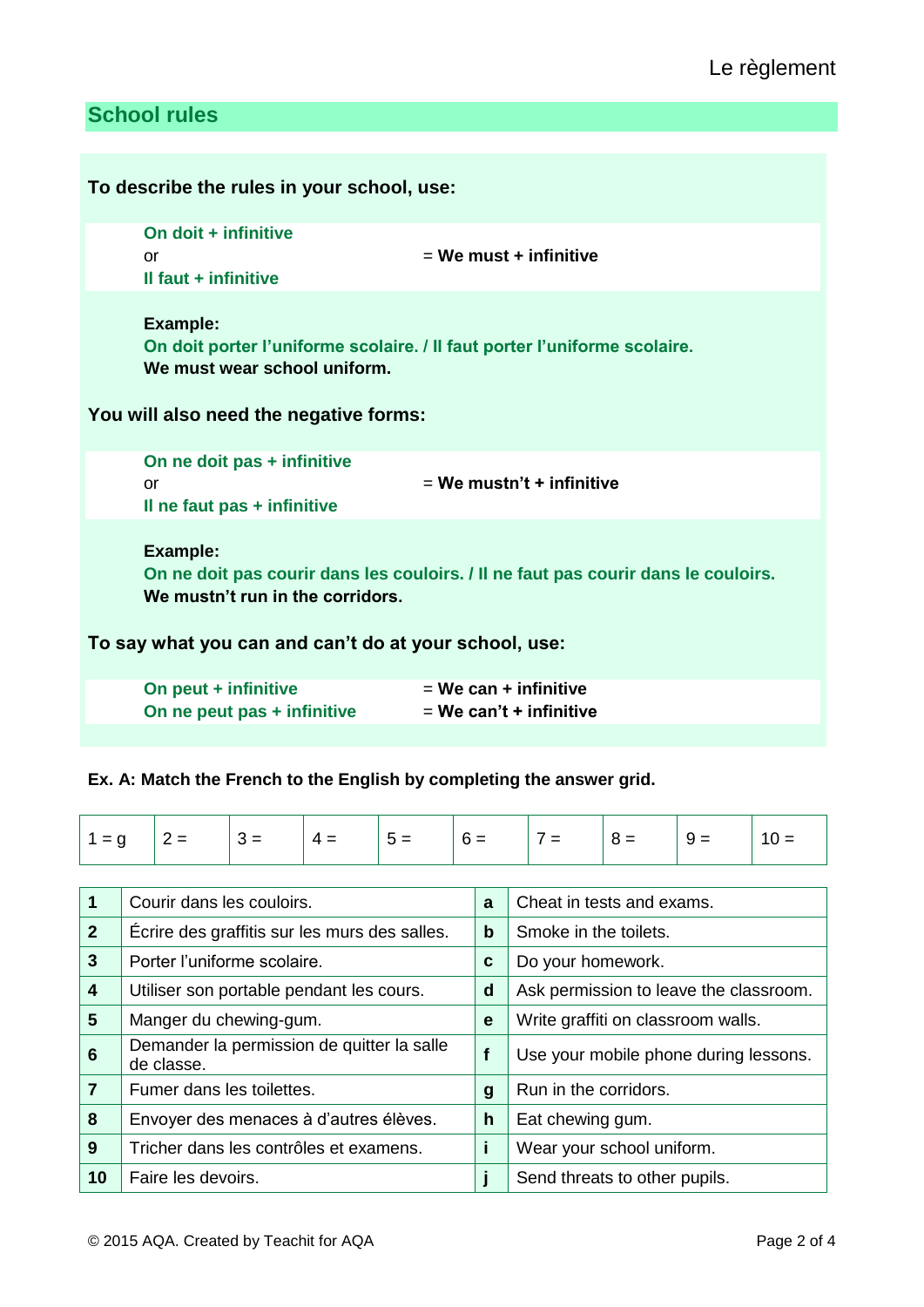**Ex. B: Tick the statements which are true for your school in the grid below.**

| 1               | On peut porter des bijoux.                                         |  |
|-----------------|--------------------------------------------------------------------|--|
| $\mathbf{2}$    | On ne peut pas se maquiller.                                       |  |
| 3               | On peut rentrer à la maison si on n'a pas cours.                   |  |
| 4               | On peut aller déjeuner en ville.                                   |  |
| $5\phantom{.0}$ | On ne peut pas sécher les cours d'EPS.                             |  |
| 6               | On peut utiliser son portable pendant les cours.                   |  |
| $\overline{7}$  | On peut appeler les profs par leur prénom.                         |  |
| 8               | On peut participer à des clubs et à des activités après les cours. |  |
| 9               | On peut rester au collège après les cours pour faire les devoirs.  |  |
| 10              | On ne peut pas dormir pendant les cours.                           |  |

### **Ex. C: Translate the statements from Ex. B into English.**

| $\mathbf{1}$            |  |
|-------------------------|--|
| $\overline{\mathbf{2}}$ |  |
| $\mathbf{3}$            |  |
| $\overline{\mathbf{4}}$ |  |
| $\overline{\mathbf{5}}$ |  |
| $\bf 6$                 |  |
| $\overline{7}$          |  |
| $\pmb{8}$               |  |
| $\boldsymbol{9}$        |  |
| 10                      |  |